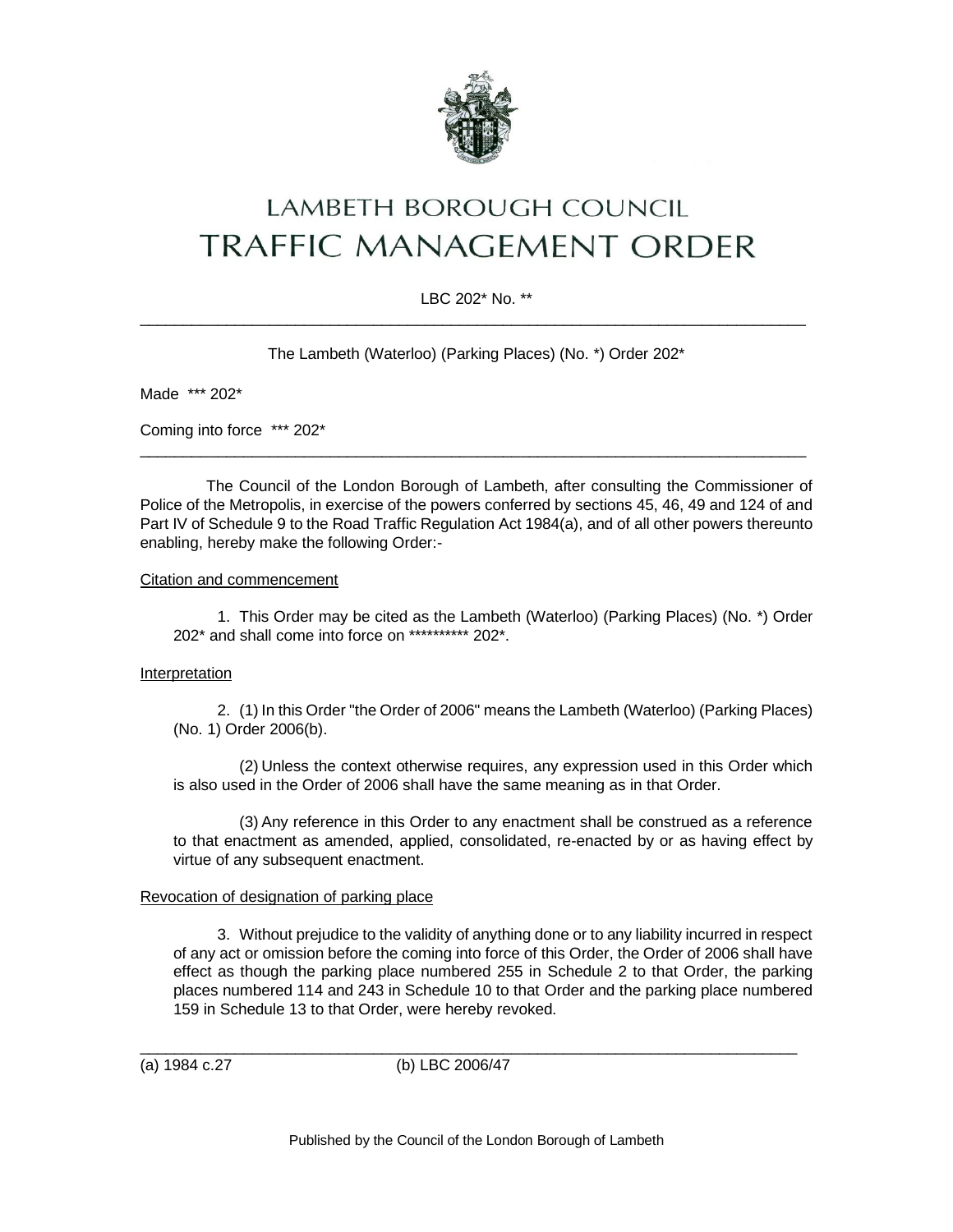4. (1) Each area on a highway comprising the length of carriageway of a street specified in column 2 of Schedule 1, 2, 3 or 4 to this Order and bounded on one side of that length by the edge of the carriageway and on the other sides by a white line marking is designated as a parking place.

(2) The reference in this Article to a white line marking shall be construed as a reference to the white line marking (either broken or continuous) provided for in Schedule 7 to the Traffic Signs Regulations and General Directions 2016(a) or, if applicable, authorised by the Secretary of State by virtue of section 64 of the Road Traffic Regulation Act 1984.

(3) The provisions of the Order of 2006 (other than Articles 3, 15 and 62) shall apply to the areas designated as parking places by this Order as if in those provisions any reference to a parking place included a reference an area designated as a parking place by this Order and as if any reference to Schedule 2 to the Order of 2006 included a reference to Schedule 1 to this Order, as if any reference to Schedule 10 to the Order of 2006 included a reference to Schedule 2 to this Order and as if any reference to Schedule 13 to the Order of 2006 included a reference to Schedule 3 to this Order.

# Placing of traffic signs, etc.

- 5. The Council shall:-
	- (a) place and maintain traffic signs indicating the limits of each parking place referred to in Schedule 1, 2, 3 and 4 to this Order;
	- (b) place and maintain in or in the vicinity of each parking place referred to in Schedule 1, 2, 3 and 4 to this Order traffic signs indicating that such parking place may be used during the permitted hours for the leaving only of the vehicles specified in Articles 4(3) and 4(4) respectively of the Order of 2017;
	- (c) place and maintain traffic signs in or in the vicinity of each parking place referred to in Schedule 1 to this Order indicating –
		- (i) that the parking place may be used by vehicles in respect of which payment of the parking charge is made using the electronic payment system; and
		- (ii) the location identification number of the parking place or part thereof; and
		- (d) carry out such other work as is reasonably required for the purposes of the satisfactory operation of a parking place.

# Amendments to the Order of 2017

6. Without prejudice to the validity of anything done or to any liability incurred in respect of any act or omission before the coming into force of this Order, the Order of 2017 shall have effect as though:

(a) in Article 2(1) to that Order, in the meanings assigned to the expressions "electronic car club permit", "hard copy car club permit" and "validate", for the text "Schedule 3, 5A, 7, 8, 9, 10, 11 or 13" there were substituted the text "Schedule 3, 5A, 7, 8, 9, 10, 11, 13 or \*";

\_\_\_\_\_\_\_\_\_\_\_\_\_\_\_\_\_\_\_\_\_\_\_\_\_\_\_\_\_\_\_\_\_\_\_\_\_\_\_\_\_\_\_\_\_\_\_\_\_\_\_\_\_\_\_\_\_\_\_\_\_\_\_\_\_\_\_\_\_\_\_\_\_\_\_

(a) S.I. 2016/362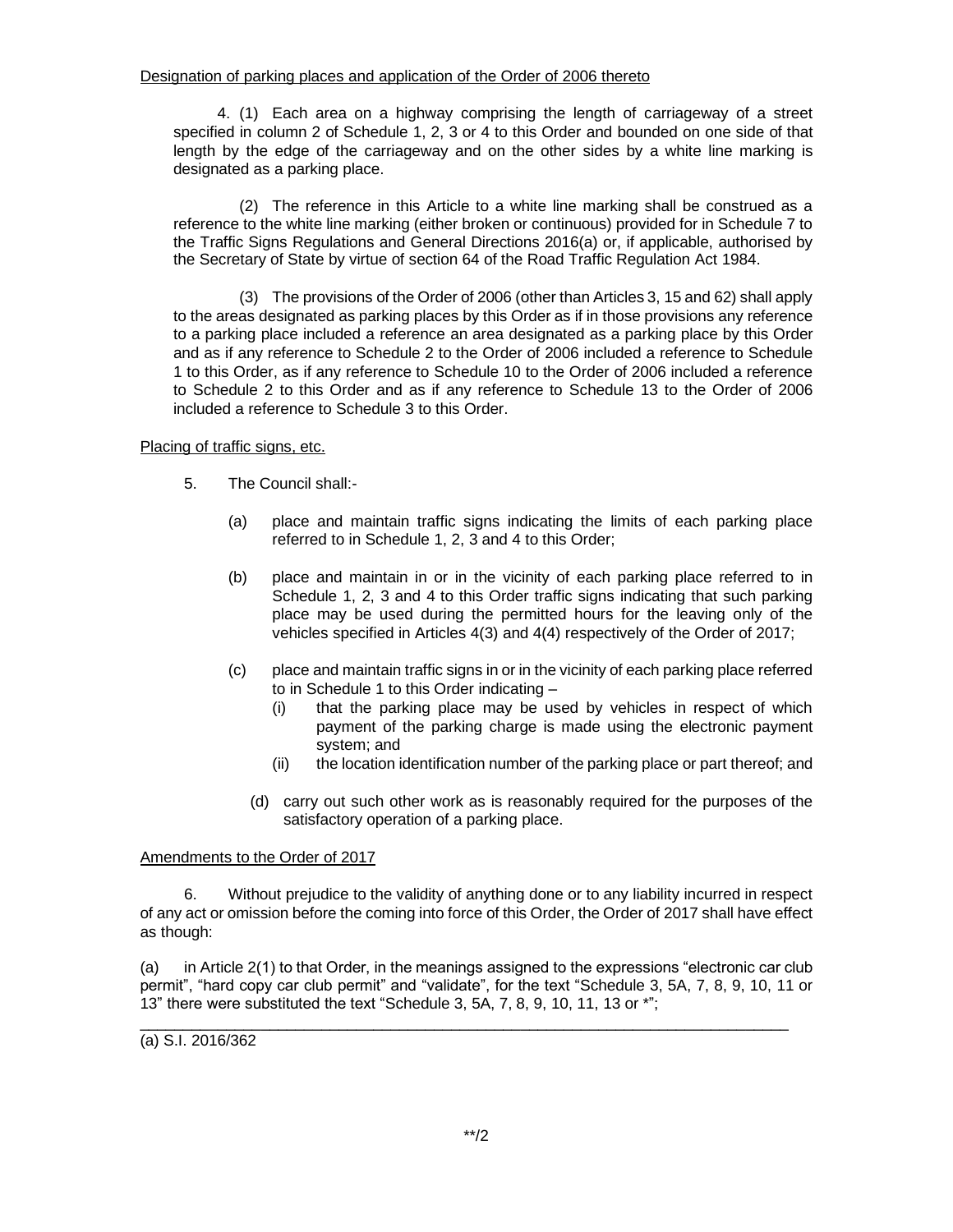(b) in Article 3(1)(a) of that Order, for the text "Schedule 1, 2, 3, 5, 5A, 6. 7, 8, 9, 10, 11, 12 or 13" there were substituted the text "Schedule 1, 2, 3, 5, 5A, 6. 7, 8, 9, 10, 11, 12, 13 or \*";

(c) in Article 3(1)(b) of that Order, for the text "Schedule 1, 2, 3, 5, 5A, 6. 7, 8, 9, 10, 11, 12 or 13" there were substituted the text "Schedule 1, 2, 3, 5, 5A, 6. 7, 8, 9, 10, 11, 12, 13 or \*";

(d) there were added as Article 4(9) to that Order, the following:

"(9) Each parking place referred to in Schedule \* may be used, subject to the provisions of this Order, for the leaving during the permitted hours of such vehicles of the class specified in paragraph (1) of this Article:-

- (a) as display in the manner specified in Article 5(9)(a) either a valid hard copy resident's permit, a valid hard copy business permit, a valid hard copy car club permit, a valid hard copy teacher's permit, a valid hard copy health care permit, a valid hard copy visitor's permit or a valid hard copy trade permit, issued in respect of that vehicle; or
- (b) in respect of which there has been granted either an electronic resident's permit, an electronic business permit, an electronic car club permit, a flexible car club permit, an electronic teacher's permit, an electronic health care permit, an electronic visitor's permit or an electronic trade permit and a hand-held device shows the indication specified in Article 5(9)(b),

provided that the electrical storage battery of that vehicle is in the process of being charged from a mains electrical source adjacent to that parking place.";

(e) there were added as Article 5(9) to that Order, the following:

"(9) At all times during which a vehicle is left in a parking place referred to in Schedule \* during the permitted hours:-

- (a) it shall display either a valid hard copy resident's permit, a valid hard copy business permit a valid hard copy car club permit, a valid hard copy visitor's permit or a valid hard copy trade permit, issued in respect of that vehicle, so that all the particulars on that hard copy resident's permit, that hard copy car club permit, that hard copy visitor's permit or that hard copy trade permit, as the case may be, are clearly visible from outside that vehicle and from the front or nearside of that vehicle; or
- (b) there shall be an indication on a hand-held device that either an electronic resident's permit, an electronic business permit, an electronic car club permit, a flexible car club permit, an electronic visitor's permit or an electronic trade permit has been granted in respect of that vehicle and the permit is valid.";

(f) in Article 12(1)(a) of that Order, for the text "Schedule 1, 2, 3, 5, 5A, 6, 7, 8, 9, 10, 11, 12 or 13" there were substituted the text "Schedule 1, 2, 3, 5, 5A, 6, 7, 8, 9, 10, 11, 12, 13 or \*";

- (g) immediately following paragraph (h) of Article 16, there were added the following:
	- "(hh) place and maintain in or in the vicinity of each parking place referred to in Schedule \* traffic signs indicating that such parking place may be used during the permitted hours for the leaving of the vehicles specified in Article 4(9);

(h) in Article 20(4) of that Order, for the text "Schedule 8, 9, 10, 11, 12 or 13" there were substituted the text "Schedule 8, 9, 10, 11, 12, 13 or \*";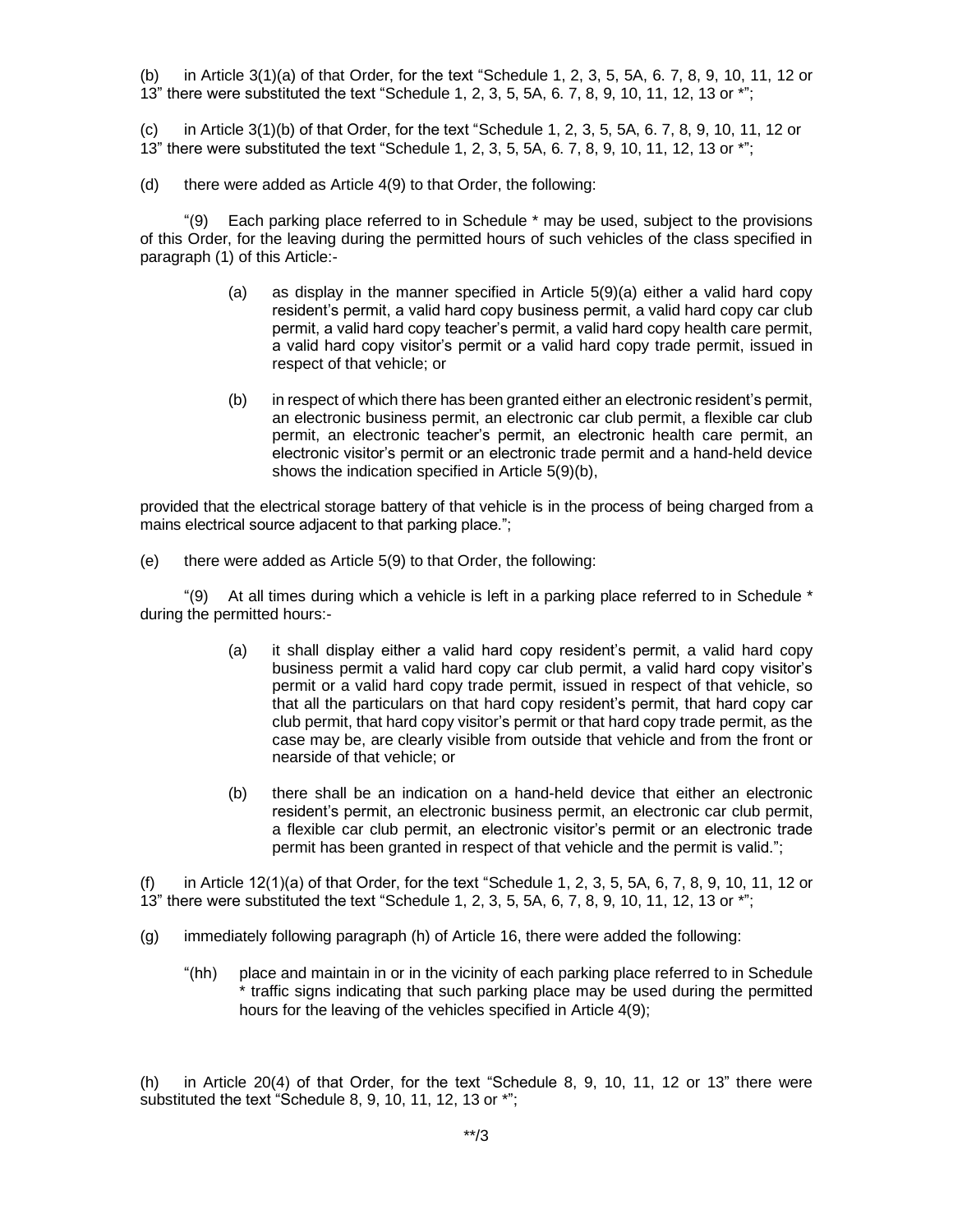(i) for Article 23 of that Order, there were substituted the following:

"23. (1) No vehicle in respect of which payment of the parking charge has been made using the electronic payment system in accordance with the provisions of Article 18, and which has been taken away from a parking place referred to in Schedule 1, 2, 3, 5, 5A, 6 or 7 during the permitted hours, shall, until the expiration of 1 hour from the time that vehicle was taken away, again be left in that parking place during the permitted hours.

(2) No vehicle which has been taken away from a parking place referred to in Schedule \* during the permitted hours, shall, until the expiration of 2 hours from the time that vehicle was taken away, again be left in that parking place during the permitted hours.";

(j) in Article 24(3) of that Order, for the text "Schedule 3, 5A, 7, 8, 9, 10, 11 or 13" there were substituted the text "Schedule 3, 5A, 7, 8, 9, 10, 11, 13 or \*";

 $(k)$  in Article 25(3)(a) and 25(3)(b) of that Order, for the text "Schedule 3, 5, 6, 7, 12 or 13" there were substituted the text "Schedule 3, 5, 6, 7, 12, 13 or \*";

(l) in Article 26(3) of that Order, for the text "Schedule 3, 5A, 7, 8, 9, 10, 11 or 13" there were substituted the text "Schedule 3, 5A, 7, 8, 9, 10, 11, 13 or \*";

(m) in Article 27(3) of that Order, for the text "Schedule 3, 5A, 7, 8, 9, 10, 11 or 13" there were substituted the text "Schedule 3, 5A, 7, 8, 9, 10, 11, 13 or \*";

(n) in Article 28(3) of that Order, for the text "Schedule 3, 5, 6, 7, 12 or 13" there were substituted the text "Schedule 3, 5, 6, 7, 12, 13 or \*";

(o) in Article 29(3)(a) of that Order, for the text "Schedule 1, 2, 3, 5, 5A, 6 or 7" there were substituted the text "Schedule 1, 2, 3, 5, 5A, 6, 7 or \*";

(p) in Article 30(4) of that Order, for the text "Schedule 3, 5A, 7, 8, 9,10,11 or 13" there were substituted the text "Schedule 3, 5A, 7, 8, 9, 10, 11, 13 or \*"; and

(q) there were added as Schedule \* to that Order, the Schedule as set out in Schedule 4 to this Order.

Dated this \* day of \* 202\*.

Ben Stevens Highway Network Manager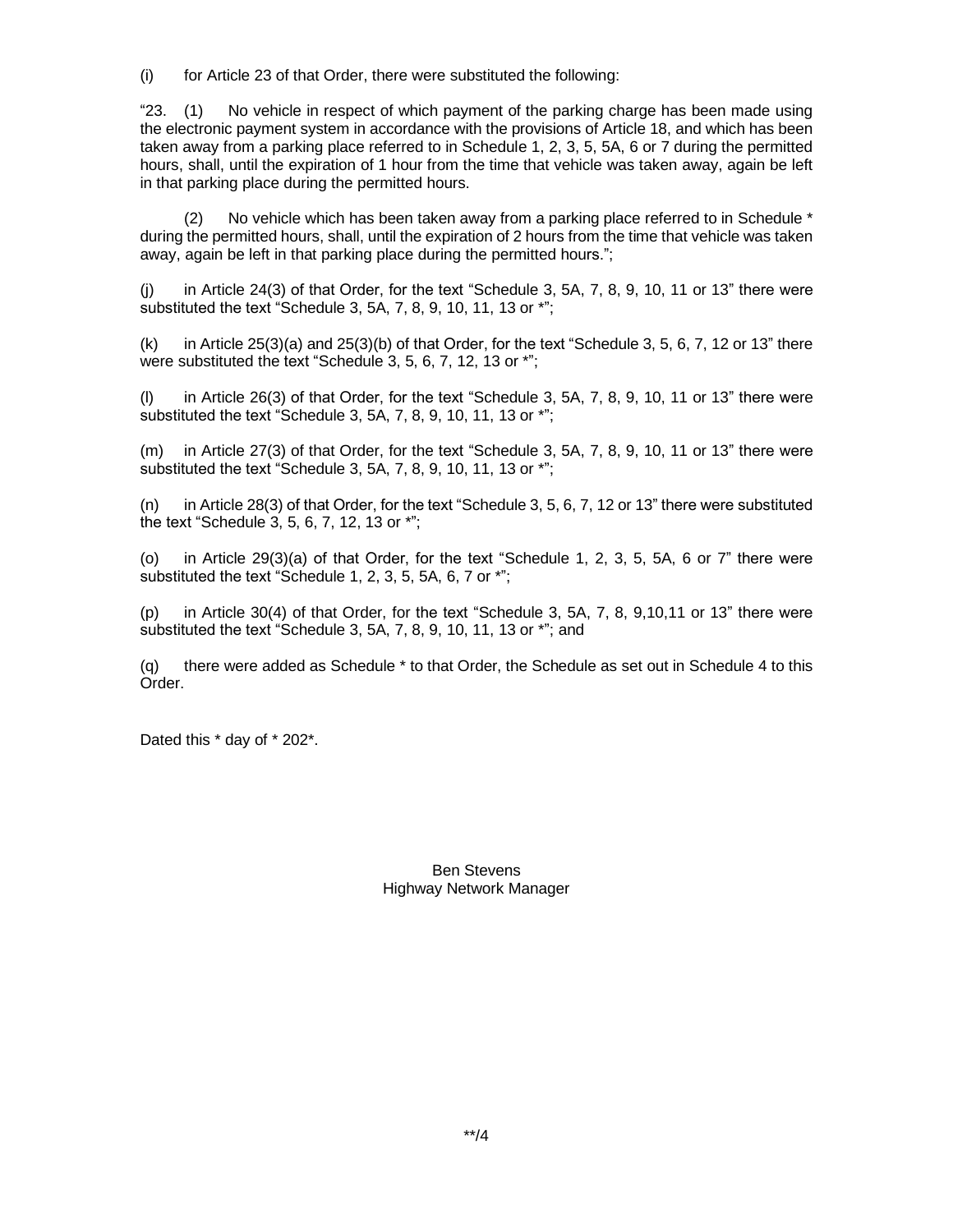## SCHEDULE 1 (see Article 4)

IN RELATION TO A PARKING PLACE REFERRED TO IN THIS SCHEDULE THE EXPRESSION "PERMITTED HOURS" MEANS THE PERIOD BETWEEN 8.30 A.M. AND 6.30 P.M. ON MONDAYS TO FRIDAYS INCLUSIVE AND BETWEEN 8.30 A.M. AND 1 P.M. ON SATURDAYS, ANY SUCH DAY NOT BEING CHRISTMAS DAY, GOOD FRIDAY OR A BANK HOLIDAY.

PARKING PLACES IN WHICH A VEHICLE MAY BE LEFT DURING THE PERMITTED HOURS PROVIDED:-

- (A) THE PARKING CHARGE HAS BEEN PAID USING THE ELECTRONIC PAYMENT SYSTEM (AND THE VEHICLE IS LEFT FOR NOT MORE THAN A MAXIMUM PERIOD OF FOUR HOURS); OR
- (B) THE VEHICLE DISPLAYS EITHER A VALID HARD COPY HEALTH CARE PERMIT ISSUED IN RESPECT OF THAT VEHICLE, OR THERE APPEARS ON A HAND-HELD DEVICE AN INDICATION THAT AN ELECTRONIC VERSION OF THAT PERMIT HAS BEEN GRANTED IN RESPECT OF THAT VEHICLE AND THE PERMIT IS VALID

| Parking<br>Place No. | Designated parking place                                                                                                                                                                                                              | Special manner of<br>standing |
|----------------------|---------------------------------------------------------------------------------------------------------------------------------------------------------------------------------------------------------------------------------------|-------------------------------|
|                      | 2                                                                                                                                                                                                                                     | 3                             |
| $\star$              | FRAZIER STREET, the north-east side, from a point 4.8 metres south-<br>east of a point opposite the north-western flank wall of Nos. 1 to 25<br>Santley House to a point 12 metres north-west of a point opposite that<br>flank wall. |                               |
| $\ast$               | FRAZIER STREET, the north-east side, from a point 10.8 metres south-<br>east of a point opposite the north-western flank wall of Nos. 1 to 25<br>Santley House, south-eastwards for a distance of 11.5 metres.                        |                               |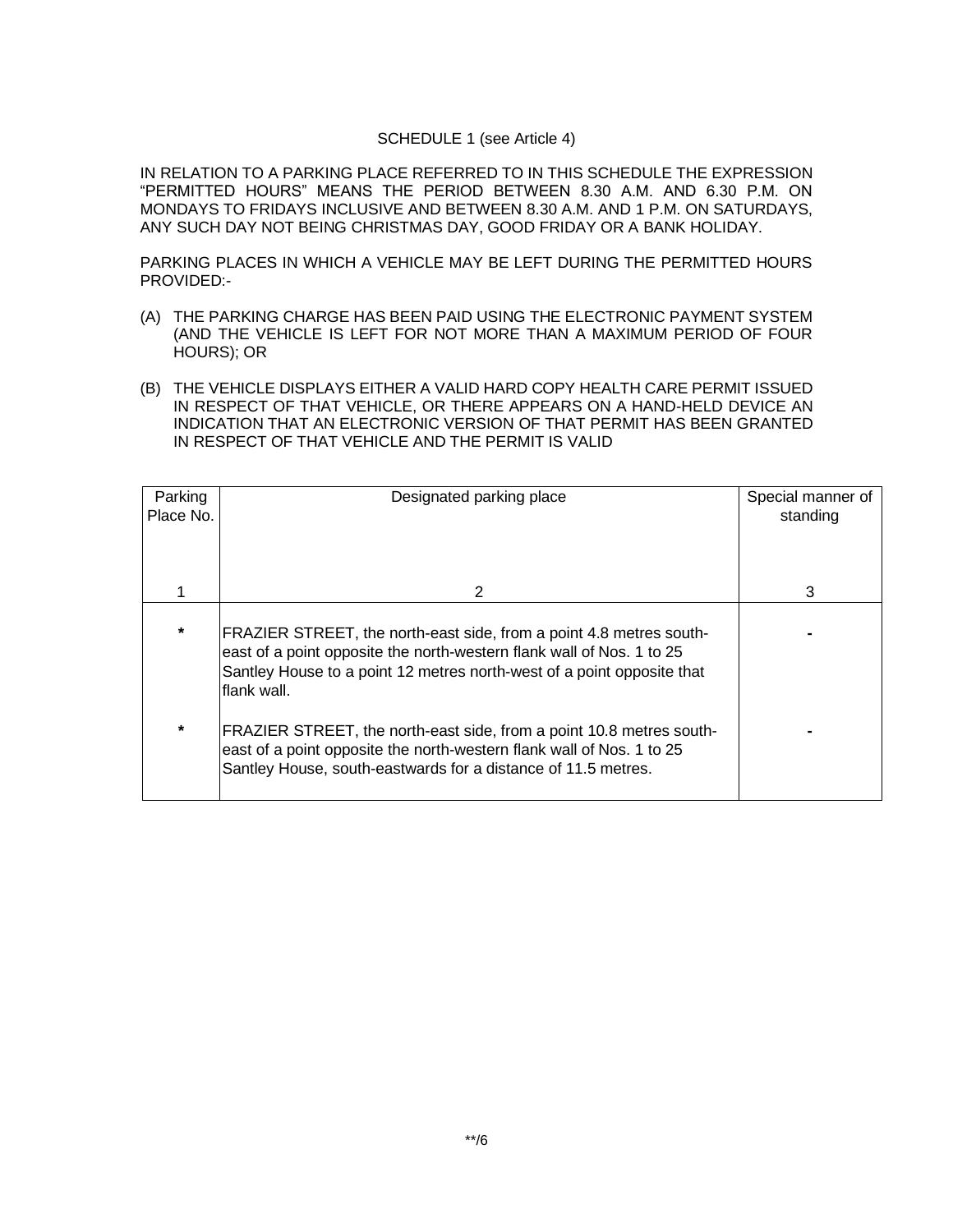## SCHEDULE 2 (see Article 4)

IN RELATION TO A PARKING PLACE REFERRED TO IN THIS SCHEDULE THE EXPRESSION "PERMITTED HOURS" MEANS THE PERIOD BETWEEN 8.30 A.M. AND 8.30 P.M. ON MONDAYS TO SUNDAYS INCLUSIVE, ANY SUCH DAY NOT BEING CHRISTMAS DAY, GOOD FRIDAY OR A BANK HOLIDAY.

PARKING PLACES IN WHICH A VEHICLE MAY BE LEFT DURING THE PERMITTED HOURS PROVIDED THE VEHICLE DISPLAYS EITHER A VALID HARD COPY RESIDENT'S PERMIT, A VALID HARD COPY CAR CLUB PERMIT, A VALID HARD COPY VISITOR'S PERMIT OR A VALID HARD COPY TRADE PERMIT, ISSUED IN RESPECT OF THAT VEHICLE, OR THERE APPEARS ON A HAND-HELD DEVICE AN INDICATION THAT AN ELECTRONIC VERSION OF ONE OF THOSE PERMITS OR A FLEXIBLE CAR CLUB PERMIT HAS BEEN GRANTED IN RESPECT OF THAT VEHICLE AND THE PERMIT IS VALID

| Parking<br>Place No. | Designated parking place                                                                                                                                                                                                   | Special manner of<br>standing |
|----------------------|----------------------------------------------------------------------------------------------------------------------------------------------------------------------------------------------------------------------------|-------------------------------|
|                      |                                                                                                                                                                                                                            |                               |
|                      | 2                                                                                                                                                                                                                          | 3                             |
|                      | MITRE ROAD, the north-west side, from a point 6.1 metres south-west of<br>the south-western kerb-line of Short Street to a point 1.5 metres north-east<br>of the common boundary of Nos. 72 to 74 and 76 to 78 Mitre Road. |                               |
| $\star$              | MITRE ROAD, the north-west side, from a point 4.5 metres south-west of<br>the common boundary of Nos Mitre Road to a point 3.5 metres north-east<br>of the common boundary of Nos. 106 to 108 and 109 to 114 Mitre Road.   |                               |
|                      | WEBBER STREET, the north-east side, from a point 10.6 metres south-<br>east of the south-eastern kerb-line of Mitre Road to a point 2.9 metres<br>south-east of the common boundary of Nos. 3 and 5 Webber Street.         |                               |
| *                    | WEBBER STREET, the north-east side, from a point 0.7 metres north-<br>west of the common boundary of Nos. 5 and 7 Webber Street to a point<br>12.3 metres north-west of the north-western kerb-line of Ufford Street.      |                               |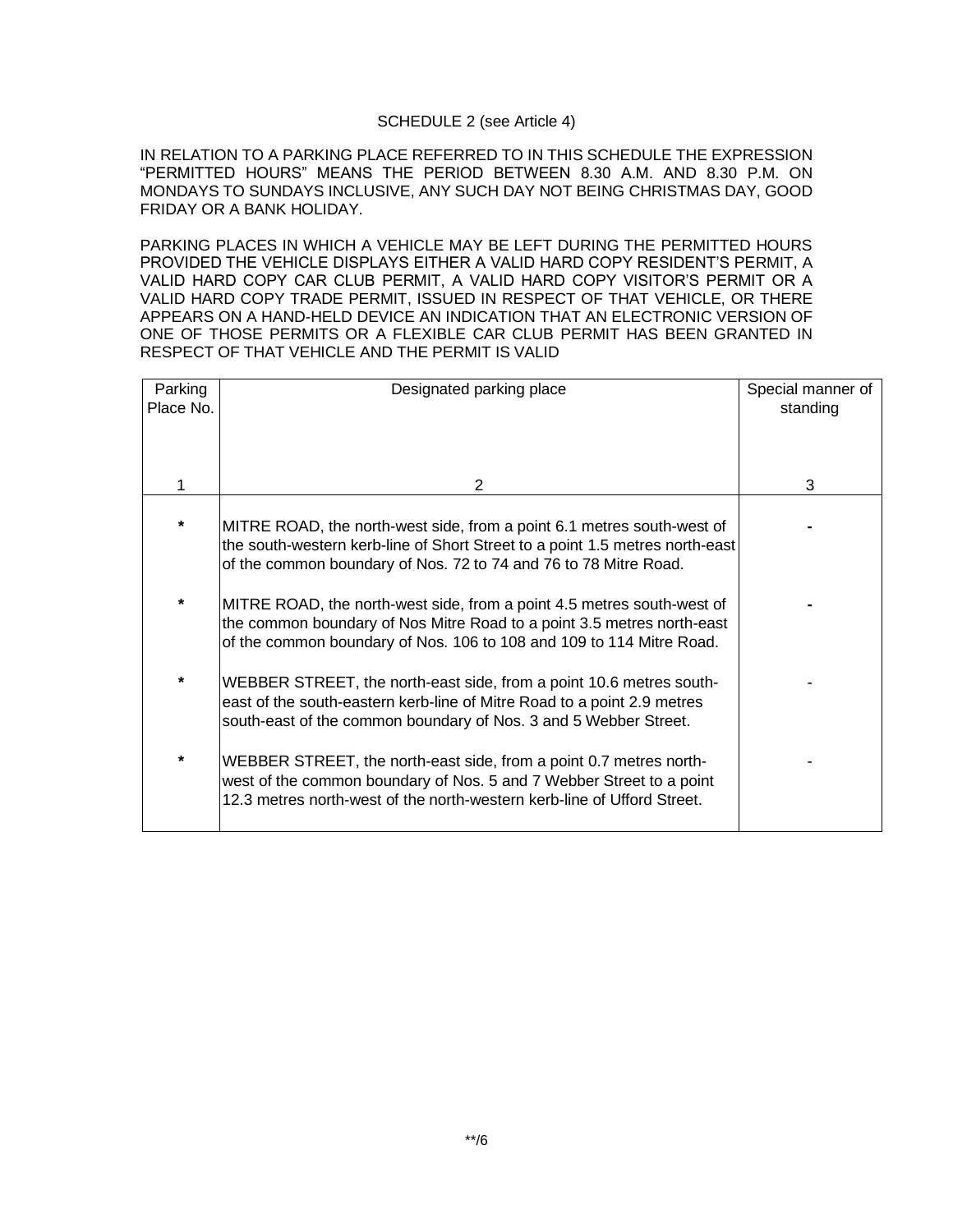#### SCHEDULE 3 (see Article 4)

IN RELATION TO A PARKING PLACE REFERRED TO IN THIS SCHEDULE THE EXPRESSION "PERMITTED HOURS" MEANS THE PERIOD BETWEEN 8.30 A.M. AND 6.30 P.M. ON MONDAYS TO FRIDAYS INCLUSIVE AND BETWEEN 8.30 A.M. AND 1 P.M. ON SATURDAYS, ANY SUCH DAY NOT BEING CHRISTMAS DAY, GOOD FRIDAY OR A BANK HOLIDAY.

PARKING PLACES IN WHICH A VEHICLE MAY BE LEFT DURING THE PERMITTED HOURS PROVIDED THE VEHICLE DISPLAYS EITHER A VALID HARD COPY RESIDENT'S PERMIT, A VALID HARD COPY BUSINESS PERMIT, A VALID HARD COPY CAR CLUB PERMIT, A VALID HARD COPY TEACHER'S PERMIT, A VALID HARD COPY VISITOR'S PERMIT OR A VALID HARD COPY TRADE PERMIT, ISSUED IN RESPECT OF THAT VEHICLE, OR THERE APPEARS ON A HAND-HELD DEVICE AN INDICATION THAT AN ELECTRONIC VERSION OF ONE OF THOSE PERMITS OR A FLEXIBLE CAR CLUB PERMIT HAS BEEN GRANTED IN RESPECT OF THAT VEHICLE AND THE PERMIT IS VALID

| Parking<br>Place No. | Designated parking place                                                                                                                                                                                   | Special manner of<br>standing |
|----------------------|------------------------------------------------------------------------------------------------------------------------------------------------------------------------------------------------------------|-------------------------------|
|                      | 2                                                                                                                                                                                                          | વ                             |
| $\star$              | FRAZIER STREET, the north-east side, from a point 3 metres south-east<br>of a point opposite the south-eastern flank wall of Nos. 91 to 114 Santley<br>House, north-westwards for a distance of 17 metres. |                               |